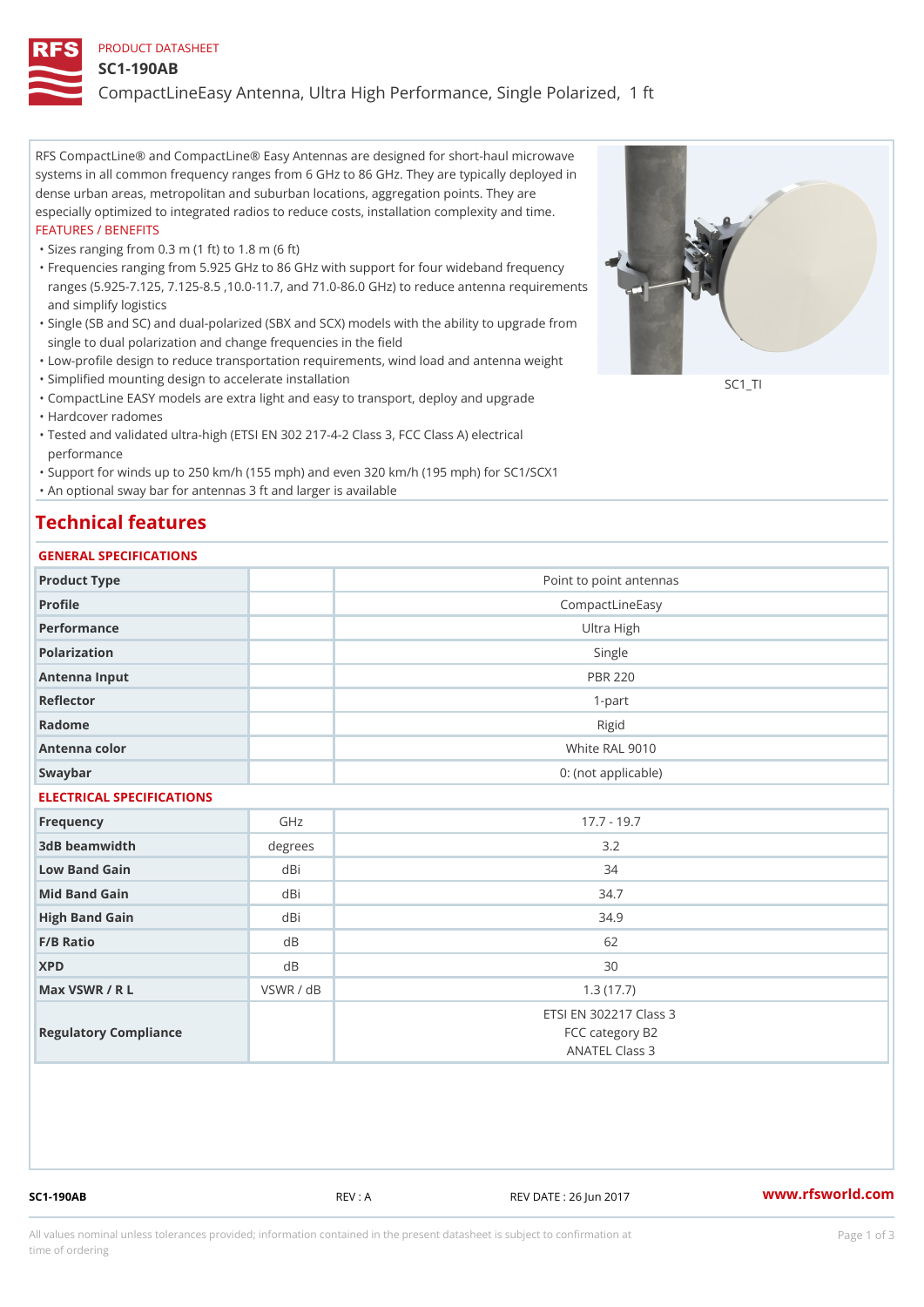## PRODUCT DATASHEET

# SC1-190AB

CompactLineEasy Antenna, Ultra High Performance, Single Polarized,

|                                                                       |                                    |                      | REV : A    |                             | www.rfsworld.co |
|-----------------------------------------------------------------------|------------------------------------|----------------------|------------|-----------------------------|-----------------|
| External Document Links<br>SC1/SCX1 PACKING                           |                                    |                      |            |                             |                 |
| M Torque<br>$maximum$ @<br>survival wind<br>speed Nm (ft<br>$1b$ )    | N <sub>m</sub><br>$\pm t$ )<br>l b | 230 (170)            |            | Forces 1ft SC               |                 |
| Fa Axial force<br>$max.$ @<br>survival $w \nvert N$ ( $ b$ )<br>speed |                                    | 715 (161)            |            |                             |                 |
| Fs Side force<br>$max.$ @<br>survival wind (1b)<br>speed              |                                    | 354(80)              |            |                             |                 |
| WINDLOAD                                                              |                                    |                      |            |                             |                 |
| Dimension_F                                                           | m m<br>(in)                        |                      | 40(1.6)    |                             |                 |
| $Dimension$ = E                                                       | m m<br>(i n)                       |                      | 46(1.8)    |                             |                 |
| $Dim_D -$<br>$114$ m m (4.5 _ ir ) $\sqrt{$ ii p $\sqrt{ }$           | m m                                | 283 (11.1)           |            | Outline_1ft_CompactLineEasy |                 |
| $Dim_D - D -$<br>89mm (3.5_in) Pi(pine)                               | m m                                | 270.5(10.65)         |            |                             |                 |
| $Dim_D - D -$<br>$51mm(2_in)Pip@in$                                   | m m                                |                      | 250(9.8)   |                             |                 |
| $Dimension_C$                                                         | m m<br>(in)                        |                      | 165(6.5)   |                             |                 |
| $Dimension_B$                                                         | m m<br>(in)                        |                      | 187(7.4)   |                             |                 |
| $Dimension_A$                                                         | m m<br>(in)                        |                      | 387 (15.2) |                             |                 |
| MOUNTOUTLINE                                                          |                                    |                      |            |                             |                 |
| optional Swaybar                                                      |                                    |                      |            | 0: (not applicable)         |                 |
| FURTHER ACCESSORIES                                                   |                                    |                      |            |                             |                 |
| Operational Windspeed                                                 |                                    | $km/h$ (mph)         |            | 252 (156)                   |                 |
| Survival Windspeed                                                    |                                    | $km/h$ (mph)         |            | 320 (198)                   |                 |
| maximum<br>Approximate Weight                                         |                                    | $mm$ (in)<br>kg (lb) |            | 114(4.5)<br>5(11.02)        |                 |
| minimum<br>Mounting Pipe Diameter                                     |                                    | $mm$ (in)            |            | 48 (1.9)                    |                 |
| Mounting Pipe Diameter                                                |                                    |                      |            |                             |                 |
| Polarization Adjustment                                               |                                    | degrees              |            | ± 5                         |                 |
| Elevation Adjustment<br>Azimuth Adjustment                            |                                    | degrees<br>degrees   |            | ± 15<br>± 15                |                 |
| Diameter                                                              |                                    | ft $(m)$             |            | 1(0.3)                      |                 |
| MECHANICAL SPECIFICATIONS                                             |                                    |                      |            |                             |                 |

All values nominal unless tolerances provided; information contained in the present datasheet is subject to Pcapgelio an atio time of ordering